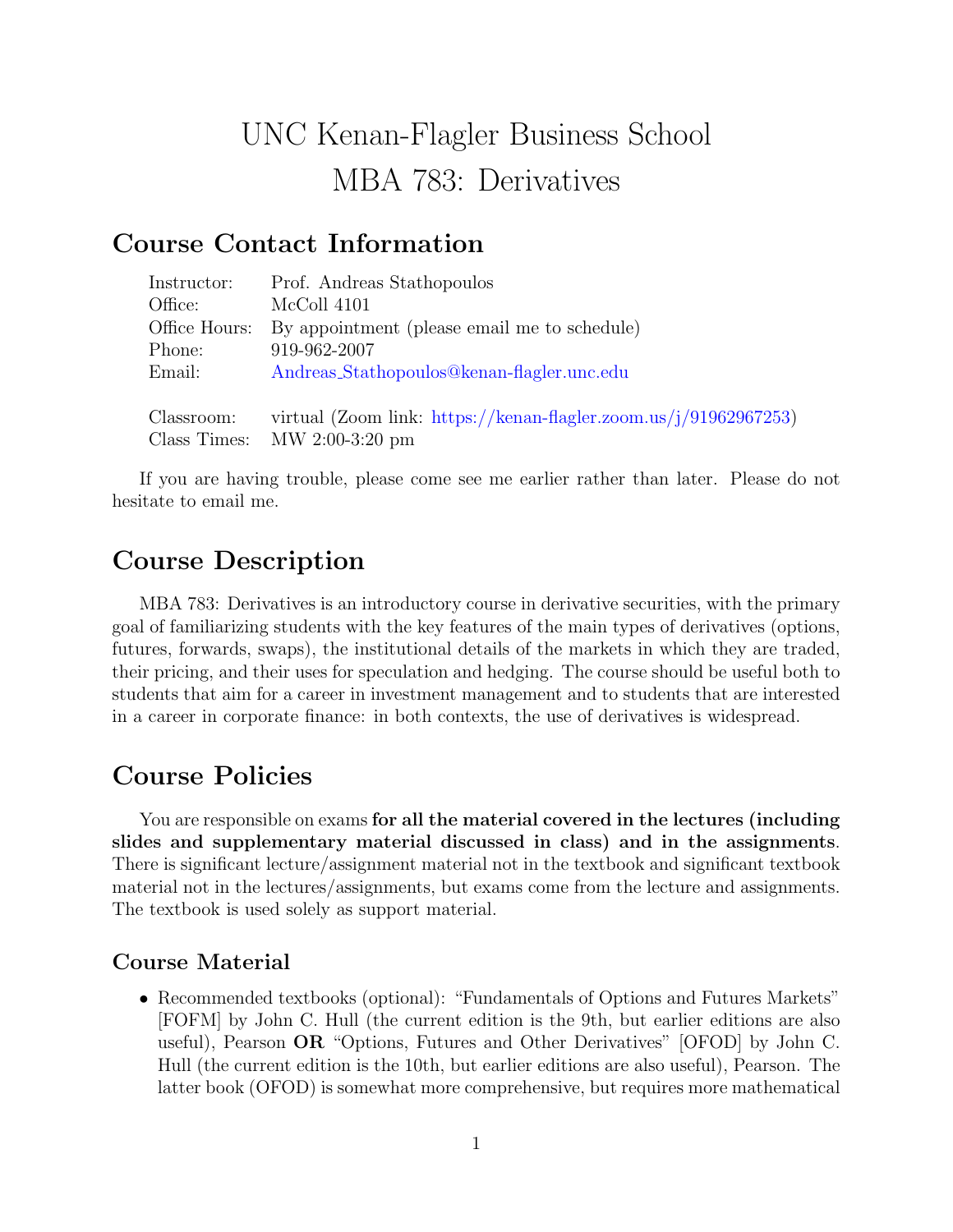sophistication than the former (FOFM). If you choose to purchase any of the two, your choice should be guided by how interested you are in taking advanced derivatives course in the future and by how mathematically sophisticated you are. For this introductory course, the material in the former book (FOFM) is sufficient. For more advanced derivatives courses that you may take in the future, the latter book (OFOD) may be more appropriate.

- Case pack (mandatory): The case pack contains the cases we will cover. The cases will involve written, graded case reports as class group assignments. The case pack can be purchased from Harvard Publishing at: <https://hbsp.harvard.edu/import/773268>
- Calculator: You will sometimes need to do calculations without access to an electronic device. For that reason, please make sure you have a calculator with you (that, at a minimum, has the natural log,  $e^x$  and  $x^y$  functions) that you know how to use.

### Grading

Your course grade is made up from the following components:

- Canvas quizzes:  $10\%$  or  $20\%$  (see below)
- Group assignments:  $20\%$  or  $35\%$  (see below)
- Final exam:  $35\%$  to  $60\%$ , depending on Canvas quiz and group assignment weights (see below)
- Participation:  $10\%$

I provide two grading weights for Canvas quizzes and group assignments and I will use the weighting that works to each student's advantage. For example, for some students the optimal weighting would count Canvas quizzes as 10%, group assignments as 20% and the final exam as 60%, for other students the optimal weighting would count Canvas quizzes as 20%, group assignments as 20% and the final exam as 50%, for other students the optimal weighting would count Canvas quizzes as 10%, group assignments as 35% and the final exam as 45%, while for other students the optimal weighting would count Canvas quizzes as 20%, group assignments as 35% and the final exam as 35%. You don't need to do anything to use this policy - I will automatically use the method that works in your favor.

Canvas quizzes These quizzes are provided on Canvas and are automatically graded. There will be two such quizzes. Those are short quizzes – the estimated time for completion is about 15-20 minutes per quiz. Those quizzes will be due at the following dates:

- Quiz  $\#1$ : Sunday, November 15, 11:59 pm
- Quiz  $\#2$ : Sunday, November 29, 11:59 pm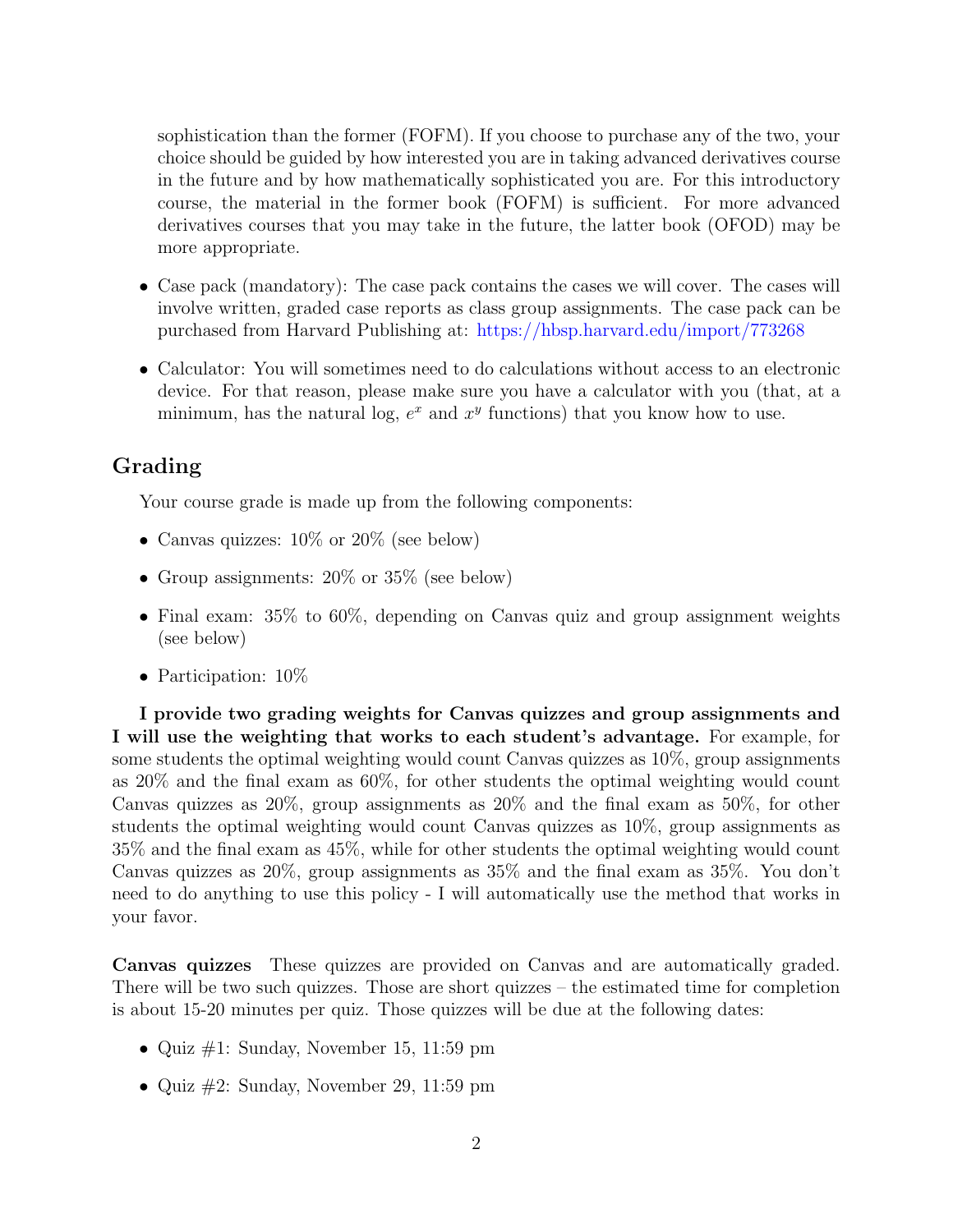Group assignments There will be two group assignments (cases); each assignment will take the form of a report that should be consistent with my guidelines. The assignments are required to be done in study groups of (at most) 4 students. If (for some legitimate reason) you prefer to work alone, I will consider your request to do so, after discussing the matter with you. Turn in only one hard copy of each assignment per group. Each write-up should include a cover sheet with the names of all the group members.

Even though form without substance is meaningless, please remember that form still matters. You should prepare all graded materials in a form that meets professional standards. These standards include but are not limited to dating all material, numbering the pages, labeling any graphs or tables you may have, and expressing yourself in a legible, concise and grammatically correct manner.

Final exam The final exam will be comprehensive, i.e., it will include all the material taught in the class. The final exam is designed to test your understanding of the material covered in class as well as your ability to apply the concepts in different set-ups.

## The Honor Code

It shall be the responsibility of every student at the University of North Carolina at Chapel Hill to obey and support the enforcement of the Honor Code. The Honor Code prohibits plagiarism, falsification or misrepresentation of an academic assignment, unauthorized collaboration on academic work, and cheating on examinations or other academic assignments. If you have questions about your responsibilities under the Honor Code, please consult the document The Instrument of Student Judicial Governance. If you have any questions about whether a proposed action is permitted in this class, you should ask me.

## Tentative Schedule

This tentative schedule is a list of class topics. Please remember that class material is the lectures and assignments; the correspondence to textbook chapters is provided for reference only.

| Monday, November 2                            |
|-----------------------------------------------|
| Options markets                               |
| FOFM Chapters 1 and 9, OFOD Chapters 1 and 10 |
|                                               |
| Wednesday, November 4                         |
| Options strategies                            |
| FOFM Chapter 11, OFOD Chapter 12              |
|                                               |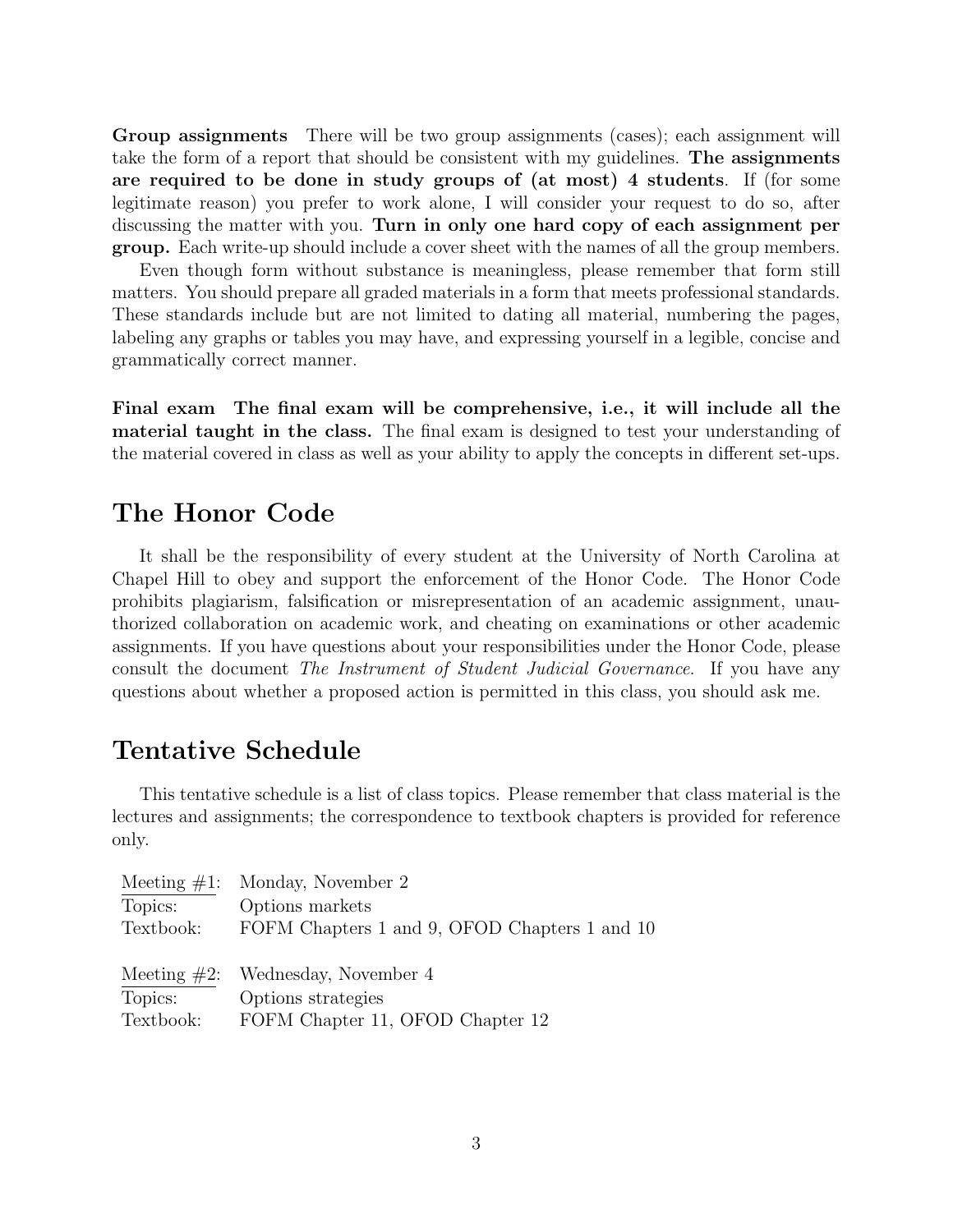| Meeting $#3$ :  | Monday, November 9                                 |
|-----------------|----------------------------------------------------|
| Topics:         | Options pricing relationships                      |
| Textbook:       | FOFM Chapter 10, OFOD Chapter 11                   |
| Meeting $#4$ :  | Wednesday, November 11                             |
| Topics:         | The binomial options pricing model                 |
| Textbook:       | FOFM Chapter 12, OFOD Chapter 13                   |
| Meeting $#5$ :  | Monday, November 16                                |
| Topics:         | The Black-Scholes model                            |
| Textbook:       | FOFM Chapter 13, OFOD Chapter 15                   |
| Meeting $#6$ :  | Wednesday, November 18                             |
| Topics:         | The "Greeks"                                       |
| Textbook:       | FOFM Chapter 17, OFOD Chapter 19                   |
| Meeting $#7$ :  | Monday, November 23                                |
| Topics:         | Case $#1$ : Principal-Protected Equity-Linked Note |
| Meeting $#8$ :  | Wednesday, November 25                             |
| Topics:         | Exotic options                                     |
| Textbook:       | FOFM Chapter 22, OFOD Chapter 26                   |
| Meeting $#9$ :  | Monday, November 30                                |
| Topics:         | Forward and futures markets                        |
| Textbook:       | FOFM Chapters 2 and 3, OFOD Chapters 2 and 3       |
| Meeting $#10$ : | Wednesday, December 2                              |
| Topics:         | Forward and futures pricing                        |
| Textbook:       | FOFM Chapter 5, OFOD Chapter 5                     |
| Meeting $#11$ : | Monday, December 7                                 |
| Topics:         | Case $#2$ : Pine Street Capital                    |
| Meeting $#12$ : | Wednesday, December 9                              |
| Topics:         | Swaps                                              |
| Textbook:       | FOFM Chapter 7, OFOD Chapter 7                     |
| Meeting $#13$ : | Monday, December 14                                |
| Topics:         | Swaps (cont.)                                      |
| Textbook:       | FOFM Chapter 7, OFOD Chapter 7                     |